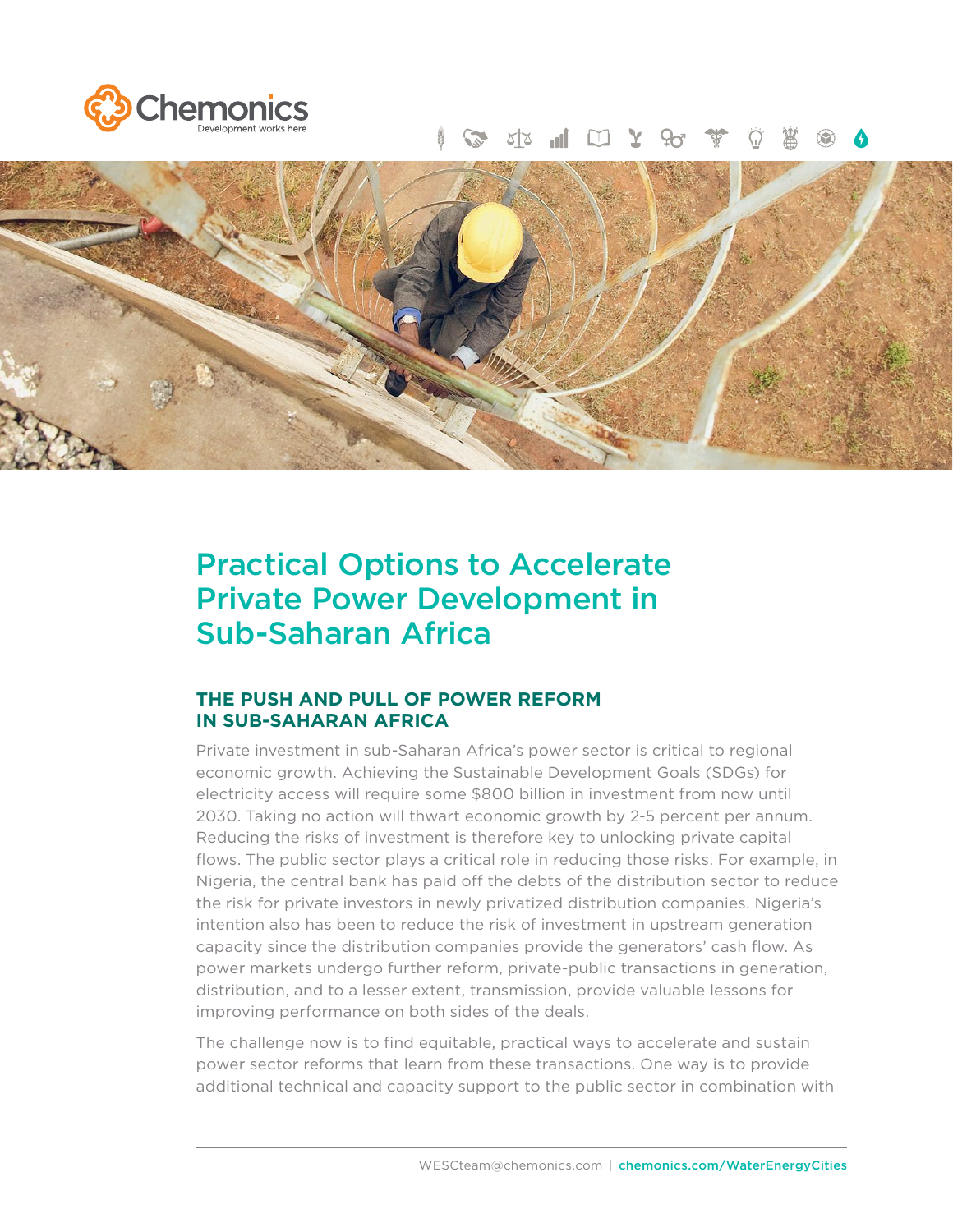market development programs that match investors to new business opportunities. This includes competitive procurements and legal and regulatory enabling frameworks for private investment. Another is to focus further on risk reduction specific to transactions and to continue to respond to the results.

A third way, explored in this technical brief, is to identify and design specific mechanisms that bridge the gap between the long-term interests of public sector investment and the short-term goals of private capital. Programs aiming to increase electricity access and advance power sector reform must now focus on specific tools, processes, and mechanisms to incorporate and institutionalize lessons learned from transactions.

The framing questions for this challenge are:

- How can private developers and lenders better align with the needs and constraints of public counterparts in the power sector?
- How can public leaders in key institutions best lower risk for private investors without compromising social objectives?

# **CURRENT ENVIRONMENT**

Public and private actors are generally aligned in their commitment to power development in sub-Saharan Africa. The increased committed capital and "closed" transactions in low-carbon generation demonstrates progress. Developers are spending scarce risk capital on real business opportunities, evidenced by the recent advance of a ~50MW solar farm in northern Nigeria. Ghana is also advancing gas-fired generation based on significant offshore gas-to-power reserve potential and relatively high grid access. Turkana Wind in Kenya and the Azura Edo gasfired power plant in Nigeria have become virtual beacons of light for private power development concordant with public sector goals of increased private sector participation in the power sector.

These projects demonstrate that governments are indeed reducing developers' risks with well-defined processes, legally defined and accountable counterparties in power purchase agreements, and partial risk guarantees from multilateral donors. For their part, private lenders, domestic and international, are working hard to follow the developers' lead as they strive to match lending requirements with multiple layers of risk.

But private developers and lenders too often expect government counterparties to respond as if working in fully mature business markets. Government counterparties struggle to seek project specific risk reduction with project specific responses. They are reactive in relation to the challenge, acting without clear and publicly vetted rules for engagement. Absent of transparency, government responses are project specific and may engender public distrust and exposure to allegations of corruption.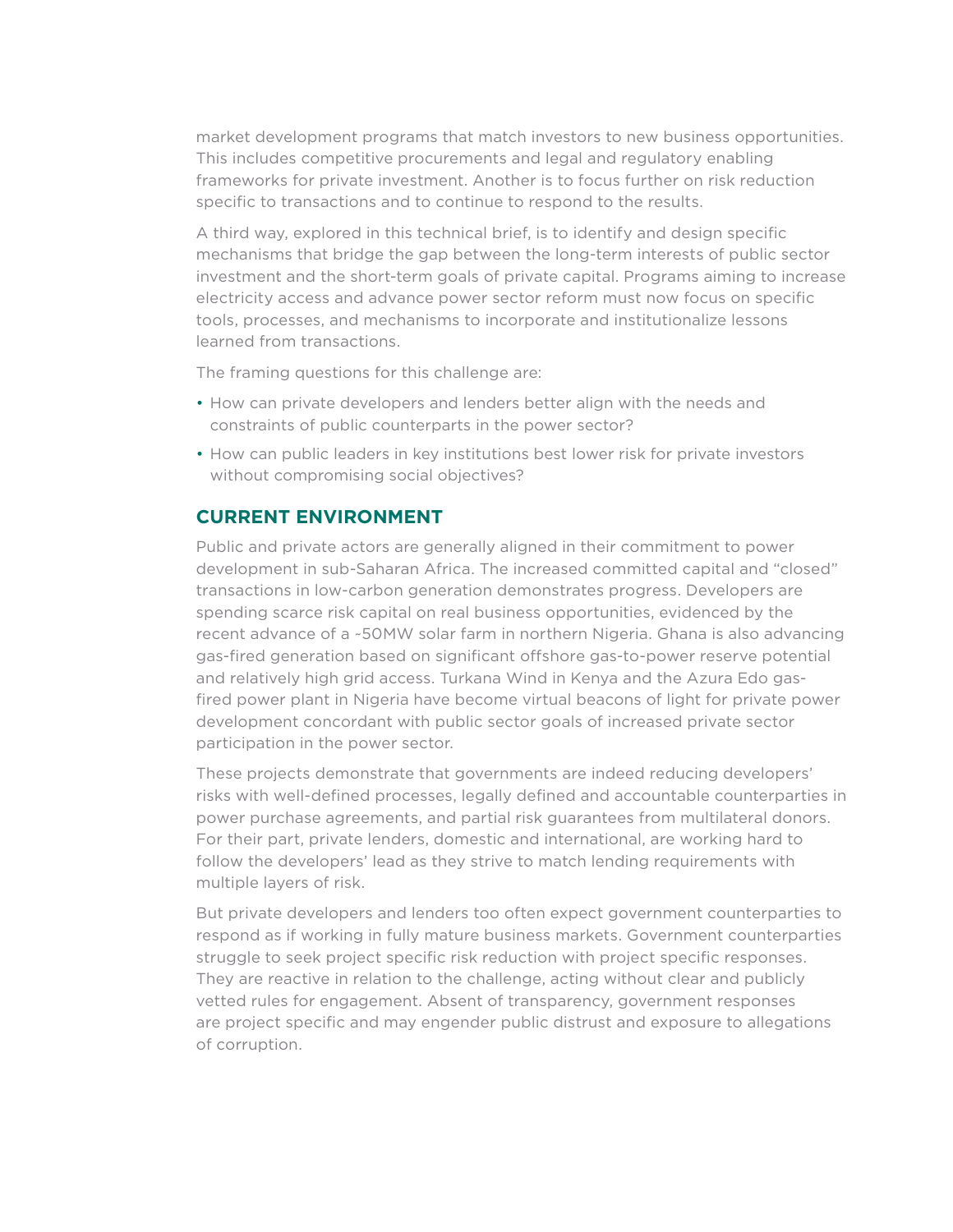Individual developers and lenders are not all to blame. In the absence of a level playing field, they face a "prisoners' dilemma" and mitigate their own project's risk as opposed to cooperating to improve the overall field for all developers. Public sector actors are also not to blame. They represent specific government agencies involved in the power sector, and doing their best may not always mean optimizing private sector involvement in the sector writ large.

### **ALIGNING PUBLIC AND PRIVATE OBJECTIVES TO MOVE FORWARD**

One solution is to increase the government's capacity to integrate lessons learned from private developers and lenders without risking the fiduciary and ethical responsibility of public sector administration. This can be a fine line. Nigeria's "Stabilization Fund" backed up by the country's central bank, has proven particularly controversial in terms of the opportunity cost of public resources. But the general public's interest and focus on political leadership in sub-Saharan Africa today, enhanced by information technology enabling greater public scrutiny, is motivating both private and public actors in power development to adapt and change.

# **ABOUT CHEMONICS**

Founded in 1975, Chemonics is one of the world's leading international development consulting firms. In 70 countries around the globe today, our network of approximately 4,000 specialists pursue a higher standard in development every day to help clients, partners, and beneficiaries achieve results.

Governments that are proactive in reducing the risks they control are already aligning around transactions driven by private-sector developers and lenders. Specific policy innovations, greater use of public forums and joint calls for action, as well as increased attention to functioning markets around the world (i.e. best practices) now provide the path for sustained, predictable power sector growth. Replicating and expanding the successful bridges between private actors and public oversight allows both sectors to equitably share the risks and rewards of investing in national power sector growth.

# **LOOKING AHEAD**

In this light, private developers and lenders should now pause to learn and innovate based on experience with recent transactions. This provides fodder to break the logjam of stagnant electricity-per-capita rates characterizing sub-Saharan Africa over the last 40 years and starkly contrasting the roughly 500 percent increases in other developing markets.

Some of those innovations may include:

**JOINTLY DEFINE THE POWER PROGRAM AND THE ROLE OF PRIVATE DEVELOPERS AND LENDERS.** Establish a transparent and politically neutral working body with representatives of private developers and lenders with policy and public administration to share analysis, views, and perceived priorities.